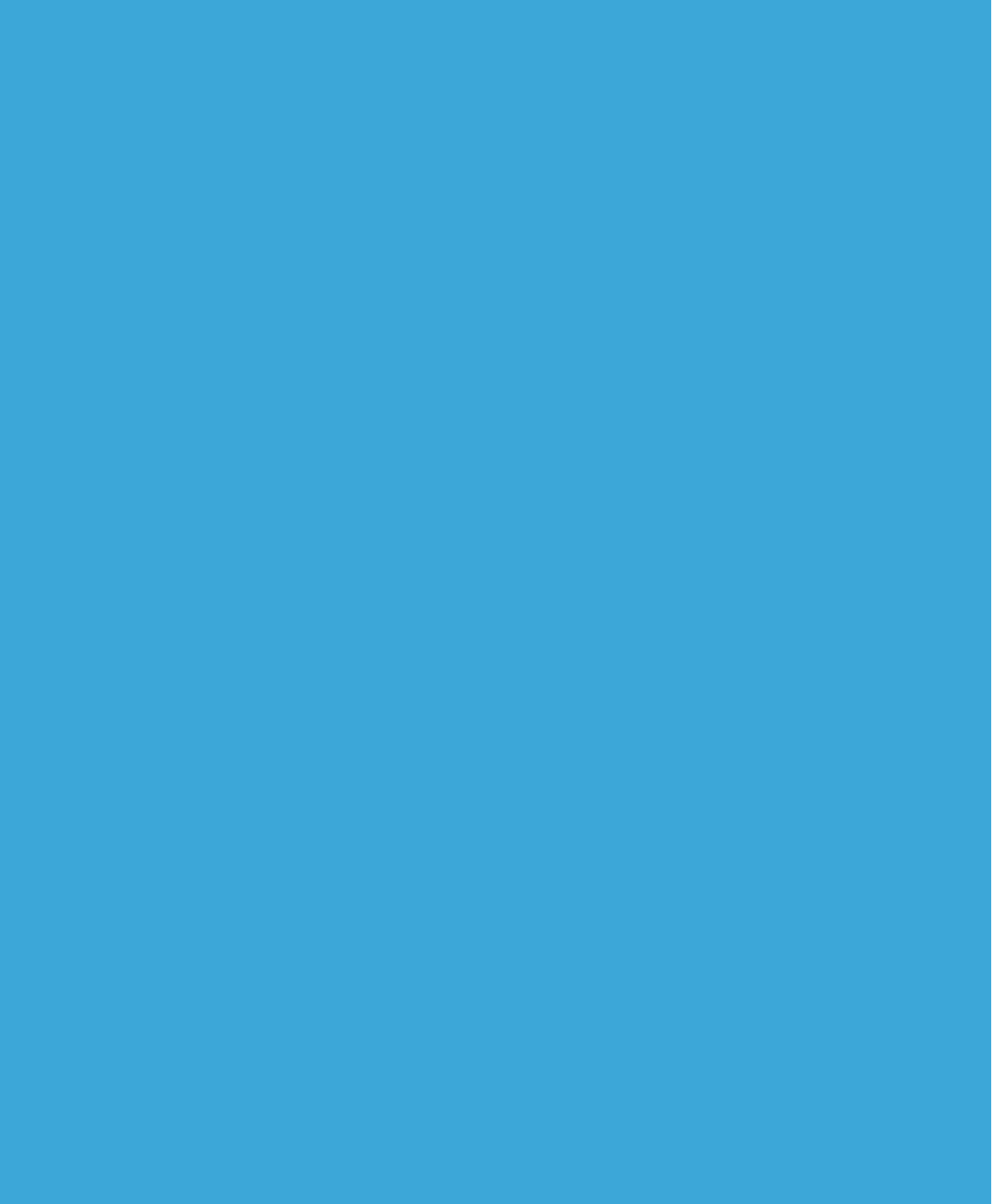

**Paula F. Goldberg, PACER Center Executive Director**

**Written by Carolyn Anderson, Parent Training Advocate**



www.PACER.org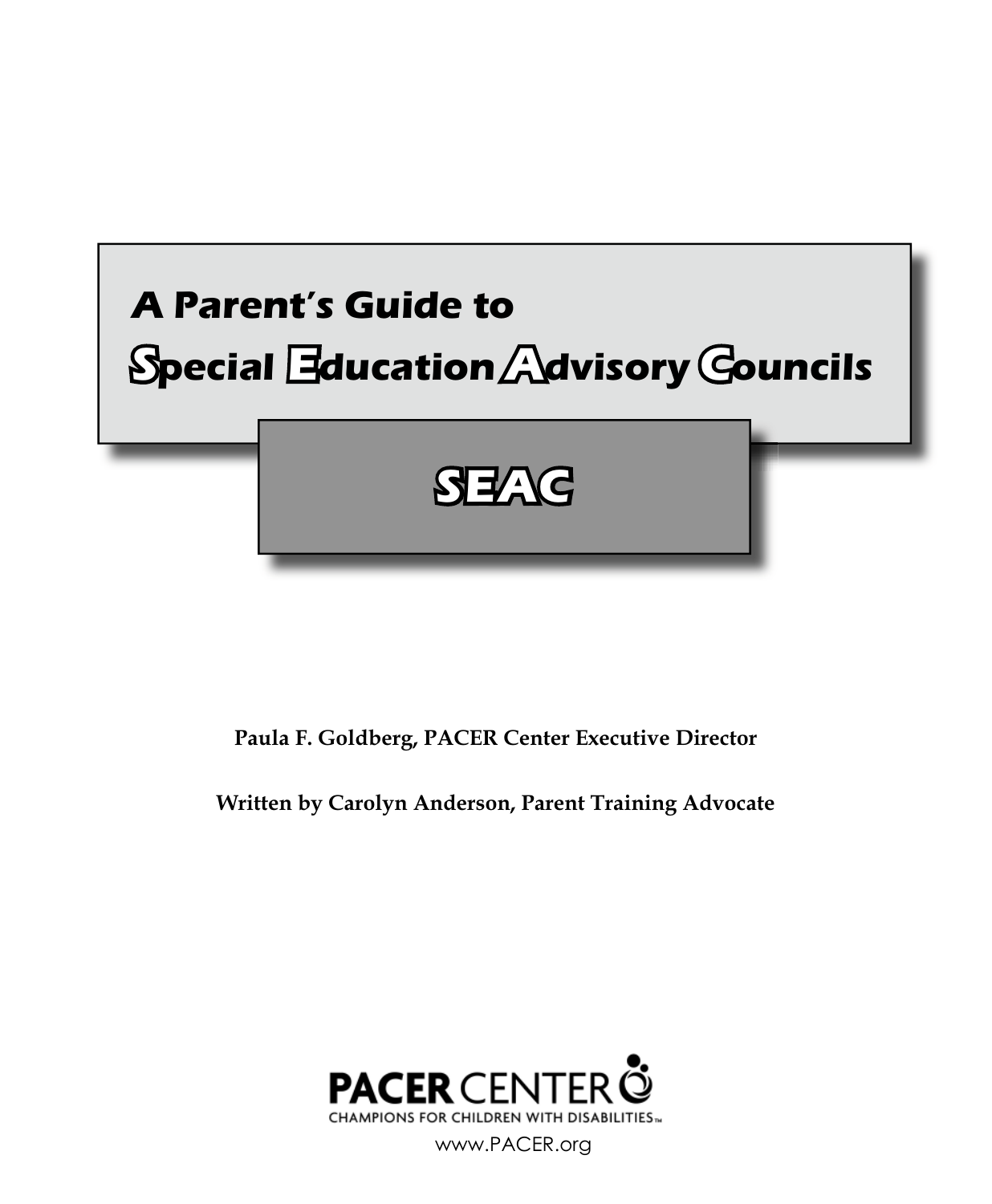© 2006, 2005 by PACER Center, Inc. All rights reserved. No portion of this book may be reproduced, stored in a retrieval system, or transmitted in any form or by any means, electronic, mechanical photocopying, recording, or otherwise without express written permission of PACER Center, except for brief quotations or critical reviews.

**Special thanks** to the Minnesota Department of Education for funding this project.

# **PACER** CENTER<sup>3</sup>

CHAMPIONS FOR CHILDREN WITH DISABILITIES... **PACER Center** 8161 Normandale Blvd. Bloomington, MN 55437-1044

952-838-9000 (voice) 952-838-0190 (TTY) 800-537-2237 (toll-free in Greater Minnesota) 952-838-0199 (fax) E-mail: PACER@PACER.org Web: www.PACER.org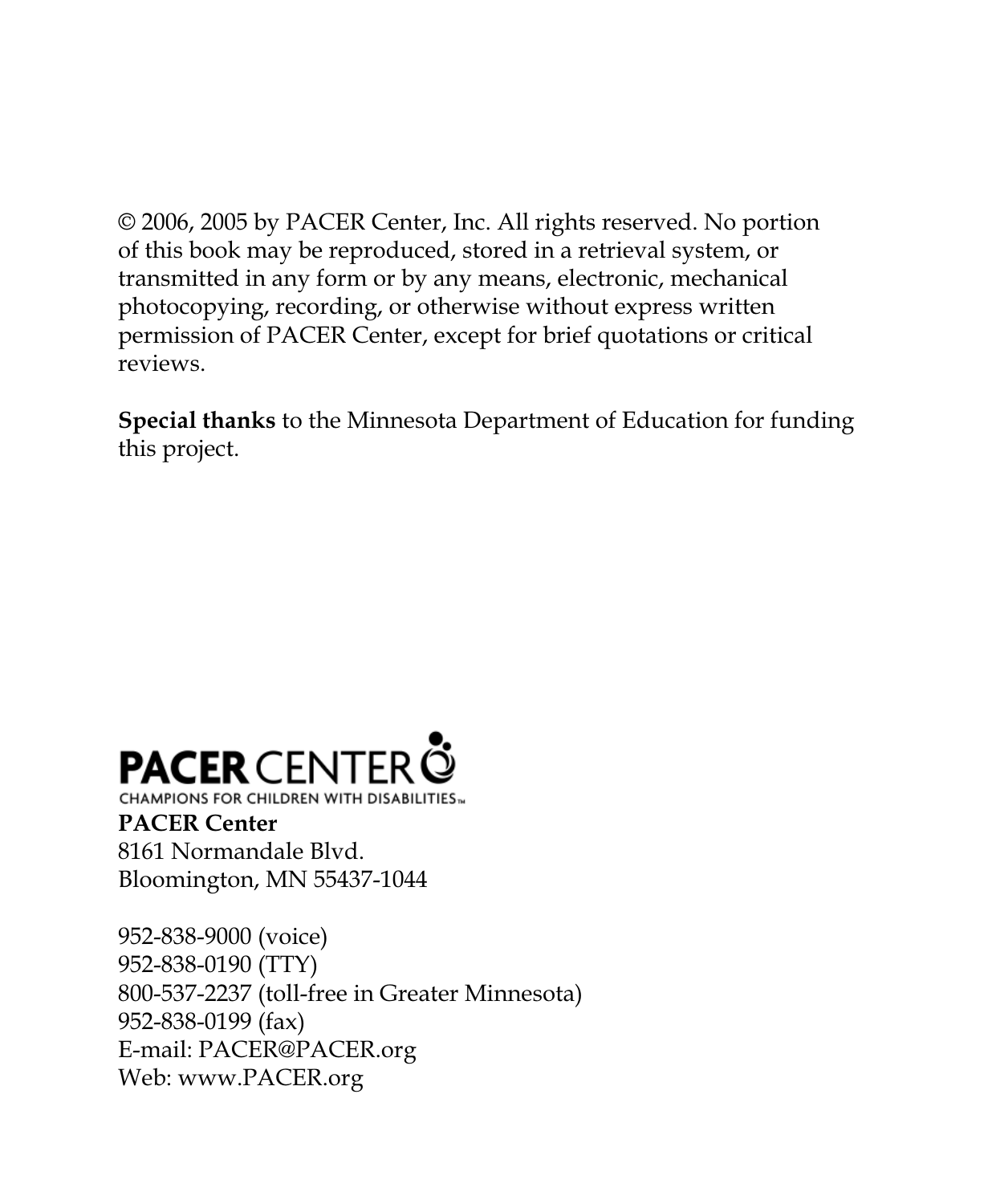### **Introduction**

Minnesota parents of children who are in special education may participate on special education advisory councils (SEACs) in their local school districts. This booklet describes what these groups are, how they operate, and how parents can contribute effectively to their local council.

#### WHAT IS A **SEAC?**

A SEAC (pronounced "seek") is a group that provides input on special education issues to its local school district. Its purpose is to advise and advocate, not to decide policy. Minnesota law requires each school district in the state to have a SEAC, although it does not specify how the groups should be organized or what duties they should perform. As a result, each SEAC may have a unique mission and structure. (See "What the Law Says" on page 5.)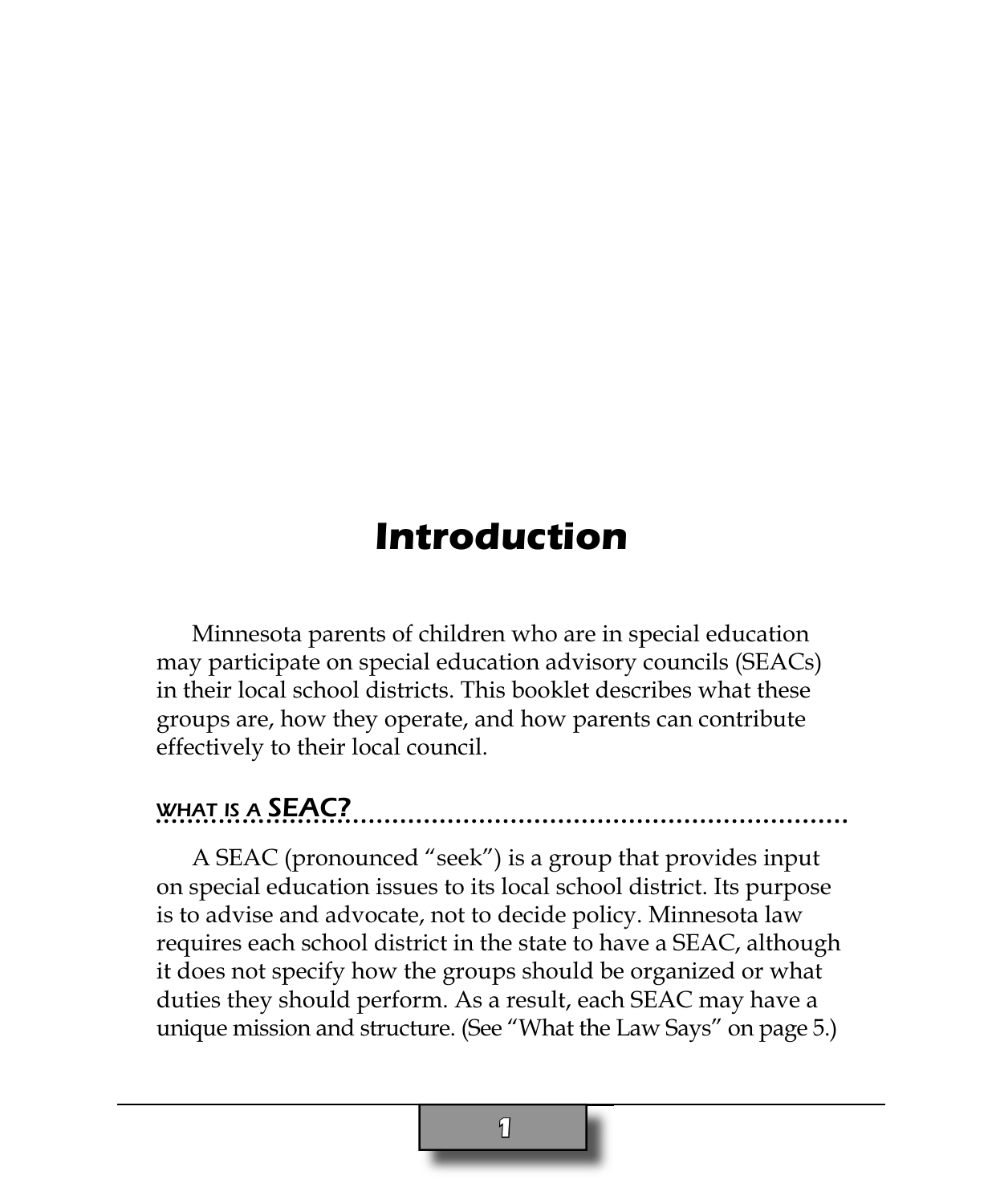#### WHY ARE **SEAC**S IMPORTANT?

Local SEACs advise school districts on the development of programs and services to meet the special educational needs of children and families. By sharing their unique perspective of what it is like to use these services, parents can help the district to be more effective. As a result, outcomes for children with disabilities should improve.

#### WHY MIGHT I WANT TO PARTICIPATE ON A **SEAC?**

Parents give many reasons for joining a SEAC, including these:

- I may be able to help other families and children with disabilities in my school district.
- I can share what I've learned since my child began his education.
- I can support the school professionals in my district.
- I will be a good role model for my child.
- I feel good when I make a contribution to this community.
- I will learn information and skills that may help me work more effectively with my school district.
- I will meet others with similar goals, both parents and school professionals.
- I may build positive relationships with others in my district.
- I will become more knowledgeable about special education.
- By sharing my unique perspective and insights as a parent, I may help the school district work more effectively with families and improve outcomes for children.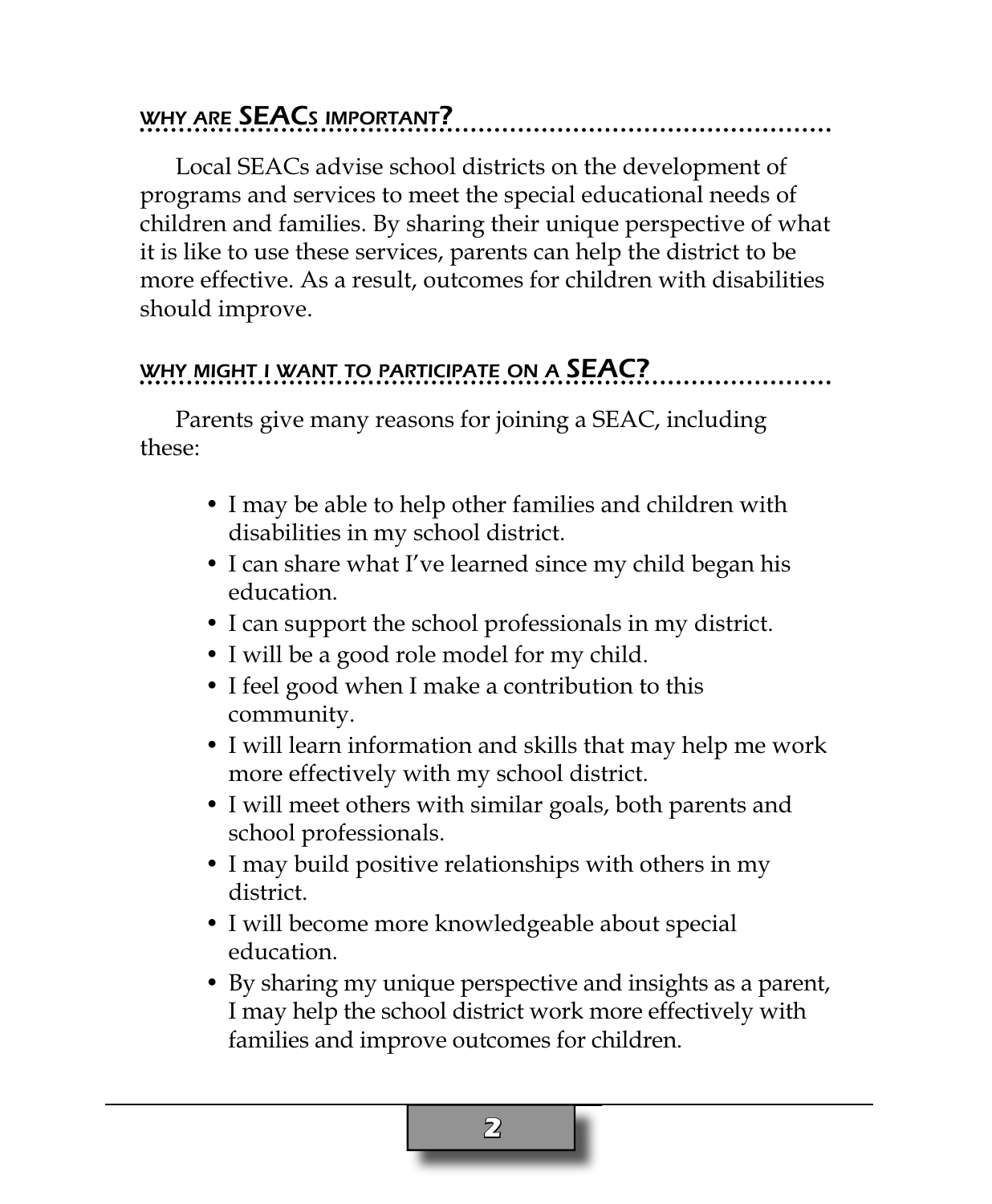## **What the Law Says**

**Minnesota law requires each school district in the state to have a special education advisory council (SEAC). Here is what the statute says:**

#### 125A.24 PARENT ADVISORY COUNCILS.

**In order to increase the involvement of parents of children with disabilities in district policy making and decision making, school districts must have a special education advisory council that is incorporated into the district's special education system plan.** 

- **(1) This advisory council may be established either for individual districts or in cooperation with other districts who are members of the same special education cooperative.**
- **(2) A district may set up this council as a subgroup of an existing board, council, or committee.**
- **(3) At least half of the designated council members must be parents of students with a disability.**

**When a nonpublic school is located in the district, the council must include at least one member who is a parent of a nonpublic school student with a disability, or an employee of a nonpublic school if no parent of a nonpublic school student with a disability is available to serve. Each local council must meet no less than once each year. The number of members, frequency of meetings, and operational procedures are to be locally determined.**

**Rest of bill can be found at:** *http://www.revisor.leg. state.mn.us/bin/bldbill.php?bill=H0141.1&session\_ year=2005&session\_number=1*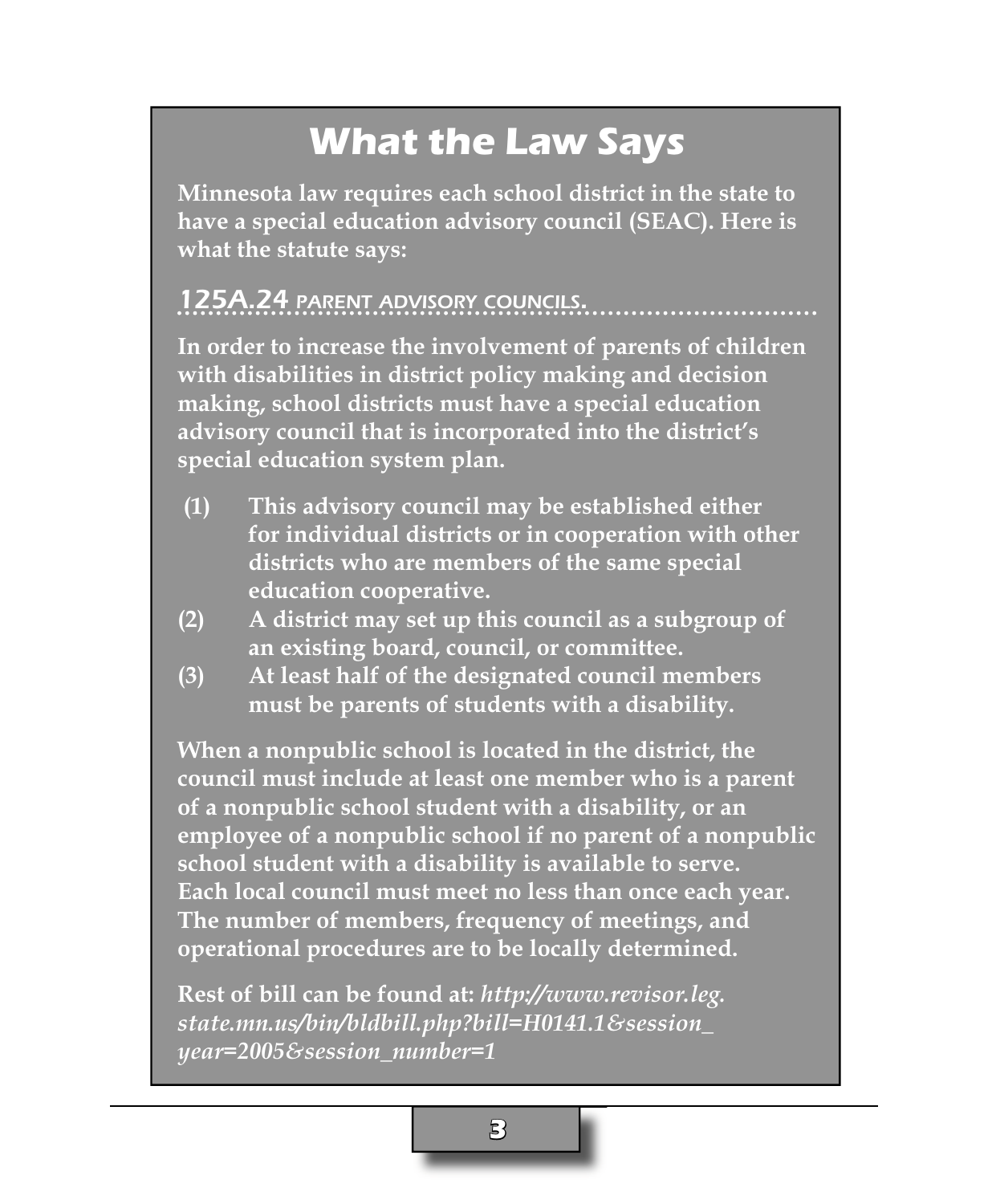#### HOW DO <sup>I</sup> FIND MY LOCAL SEAC?

Call your school district's special education director and ask when and where the group meets next. If you are not sure how to reach your district, call PACER Center.

#### HOW DO I JOIN MY LOCAL **SEAC?**

Each school district determines SEAC membership differently. Some SEACs ask for applicants and appoint members; others use volunteer members. Your district's special education director can explain how your SEAC works.

Before you join a SEAC, you may want to attend a meeting to learn more about the group. Meetings are open to the public. You may want to ask or observe:

- What is the written mission of this SEAC?
- Are there any bylaws? May I see them?
- How often does the SEAC meet? When? Where?
- How does one become a member?
- How long does a member serve?
- Whom does the council advise? How often? What is done with the advice?
- Who runs or chairs the meeting?
- Who sets the agenda?
- Is there an orientation for new members?
- Do additional committees or work groups meet outside of the regular meeting times?
- Who serves on this council besides parents?
- Are there annual reports or past meeting minutes I could read?
- Whom could I contact for more information?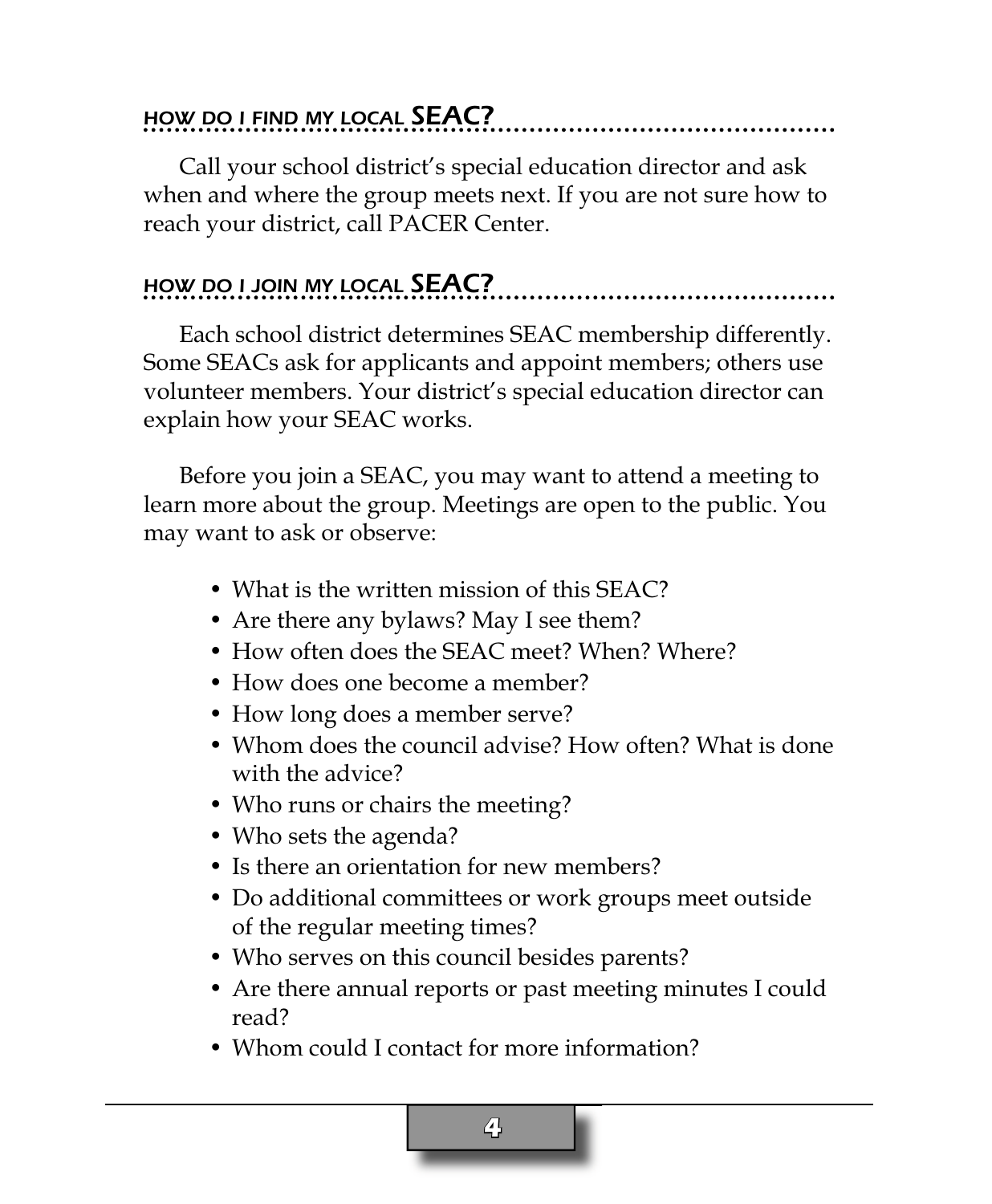You also may want to ask yourself these questions before joining a SEAC:

- Am I able to set aside the needs of my own child and look at the "big picture" in my district? Would my feelings (such as anger or anxiety or sadness) make me less effective than I'd want to be? Can I set aside my own emotional issues?
- Is it a good use of my skills and time?
- What talents or strengths could I bring to this group?
- Can I commit the necessary time?
- Could my participation make a difference for children and families?

#### HOW DO I FIND MY ROLE ON THE SEAC?

Once you've joined your local SEAC, it will take time and patience to become a truly effective participant. These techniques can help you find your unique place in the group.

- Ask yourself if you feel welcome there. If not, what can you do to improve the situation?
- Be willing to listen at first. Learn about the people, the issues, the programs, and background information before offering advice or opinions.
- Be willing to say, "I don't know yet" or "I need more information in order to comment about that issue."
- Ask questions about anything you don't understand. If acronyms are used, ask if there is a list of acronyms and definitions to which you could refer. Ask where you could find information covered at a previous meeting.
- Think about your personal skills and how they might best be used. Are you a writer, speaker, computer expert,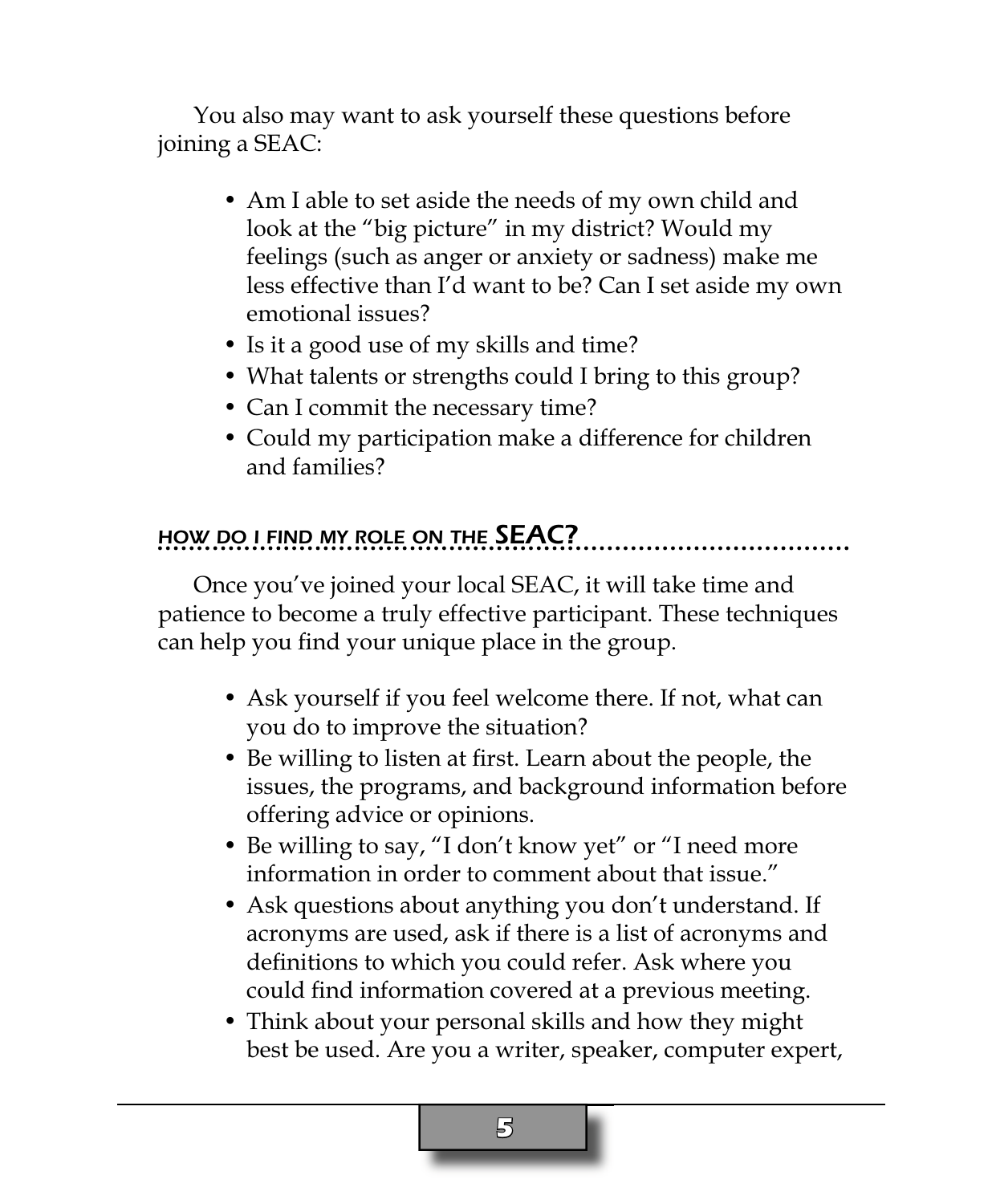or technology professional? Are you politically savvy? Are you well organized, perceptive, verbal, and caring? SEACs can make use of all of these skills.

- Learn all you can about your school district's structure, policy, and administration.
- Do your homework. Read materials provided to participants.
- Come prepared to contribute.
- Develop an understanding of the "big picture" issues facing the district, beyond those of your own child and family.

#### HOW CAN I HELP MY SEAC TO BE EFFECTIVE?

You can help your SEAC be effective, useful, and valuable to the school district in several ways:

- Encourage the group to look at its mission statement (if one exists) and answer these questions: Does it provide direction for the group? Is it clear? Is there a need to write or rewrite a mission statement?
- Help clarify expectations. Do members expect only to give advice, or do some also expect the advice to be followed? How do members feel about this? Do expectations need to be examined or made more clear?
- Be sure members treat each other respectfully. Do parents listen to each other's unique perception and experience?
- Distinguish between long- and short-term goals. Does this distinction need to be defined and made more clear?
- Discuss how conflict is handled. Does the group look for consensus and solutions? Are different viewpoints valued?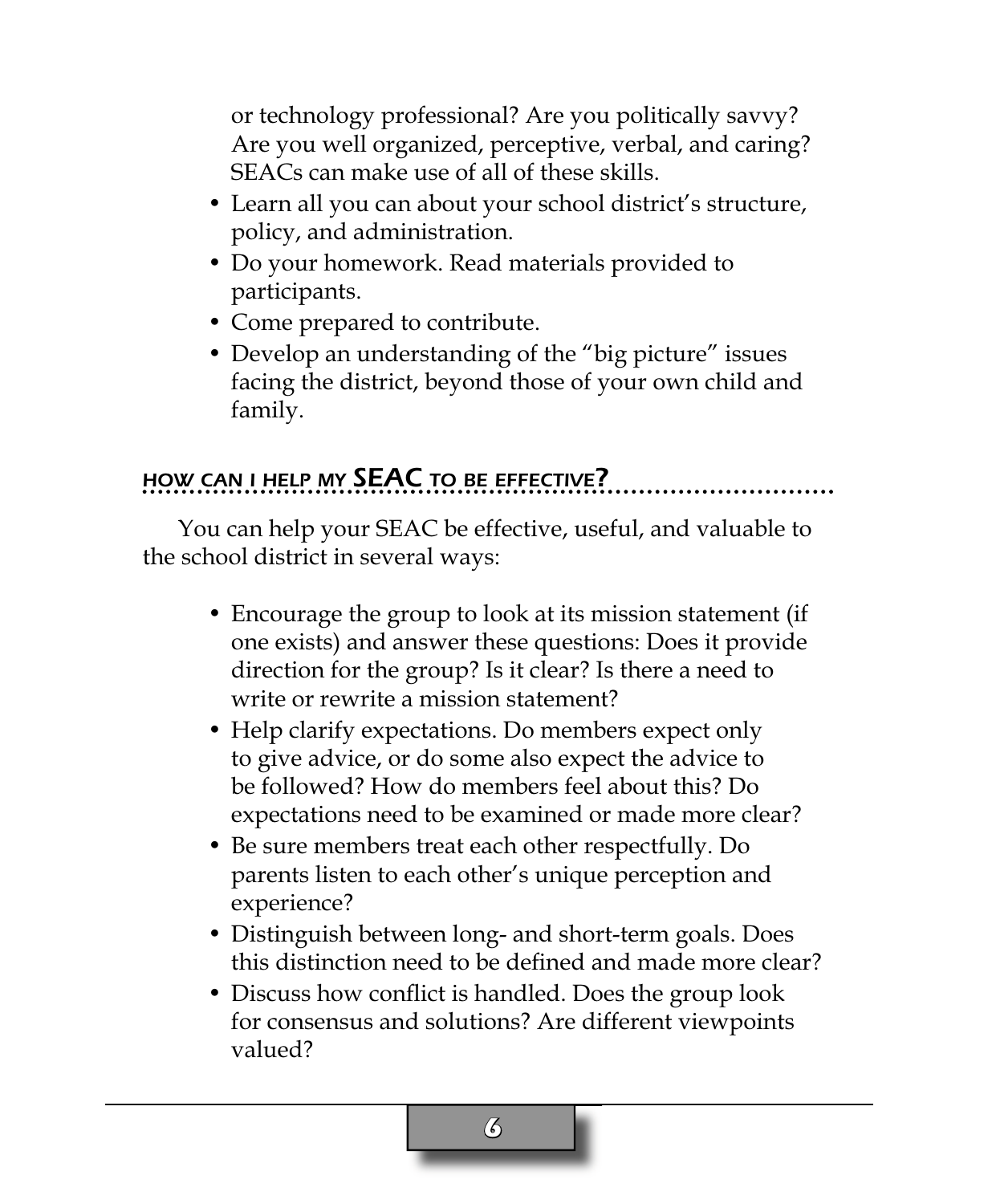- Help the group find the information it needs to make decisions.
- Suggest that the group adopt communication ground rules.
- Encourage diversity by including parents with the cultures, languages, and disabilities represented in your district.
- Be sure that meetings are run in a timely, organized way. Making and following an agenda is effective.
- Support productive decision making. Are conclusions reached by consensus, or do discussions continue with no resolution or closure?

### **Missions and Goals**

 SEACs that have a clear mission and goals tend to be productive and effective. Here are some examples of mission and goal statements from Minnesota SEACs:

- Support, advocate, and advise on special education matters.
- To act as an advisory body to the district through the director of special education on behalf of students receiving special education services. SEAC will work toward the district mission to instill in each learner a passion for learning and a commitment to reach one's potential throughout life.
- We exist to advise the school district on matters relating to continuous program improvement efforts as they pertain to special education. We provide communitywide support to families with students from birth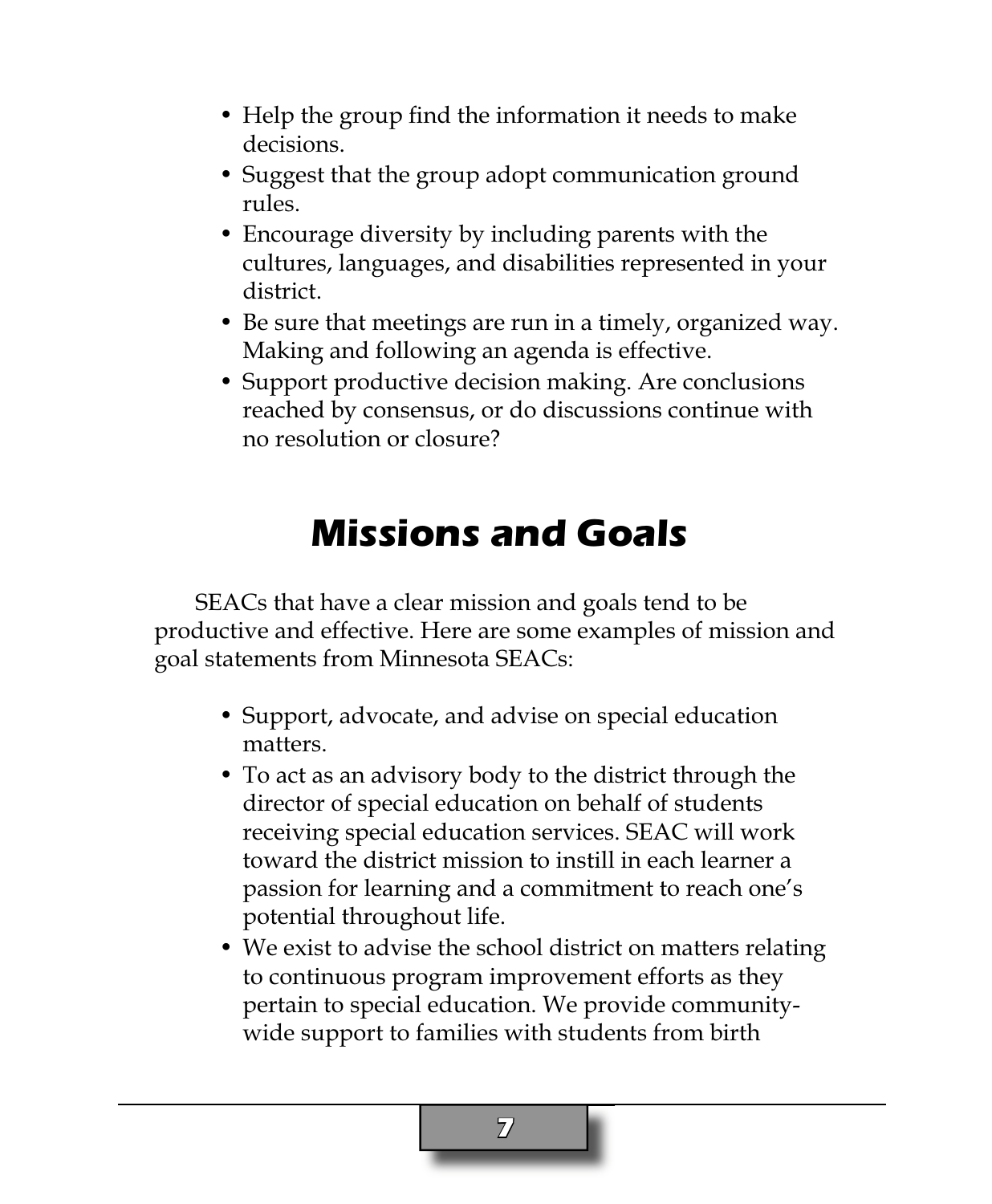through grade 12 in the school district's special education programs.

- Provide input into the decision making process of the special education department. Provide a communication link with the community at large. Advocate for highquality educational programs for all learners. Assure the implementation of the district and special education mission to all students in the district.
- To advise the district on the education of children with disabilities. The essence of the council's purpose is to provide parents of children with disabilities input into the district regarding policies, practices, and issues related to the education of children and youth with disabilities.
- Advise the director on special education–related issues and engage in at least one substantial project each year to benefit students with disabilities.
- The long-term goal is to advocate for high quality programs and services necessary to effectively and efficiently meet the needs of all children with disabilities and their families. Each year the council also establishes a short-term goal.
- To seek advice from parents on district practice and policy relating to special education and to involve parents in decision making.
- To act as an advisory body to the district on behalf of students receiving special education services. The purpose of the SEAC is to improve the educational opportunities for students with disabilities working as partners in a collaborative relationship.
- To provide a forum for parents and staff to share ideas, identify concerns, and advise the district in order to improve services for children with disabilities.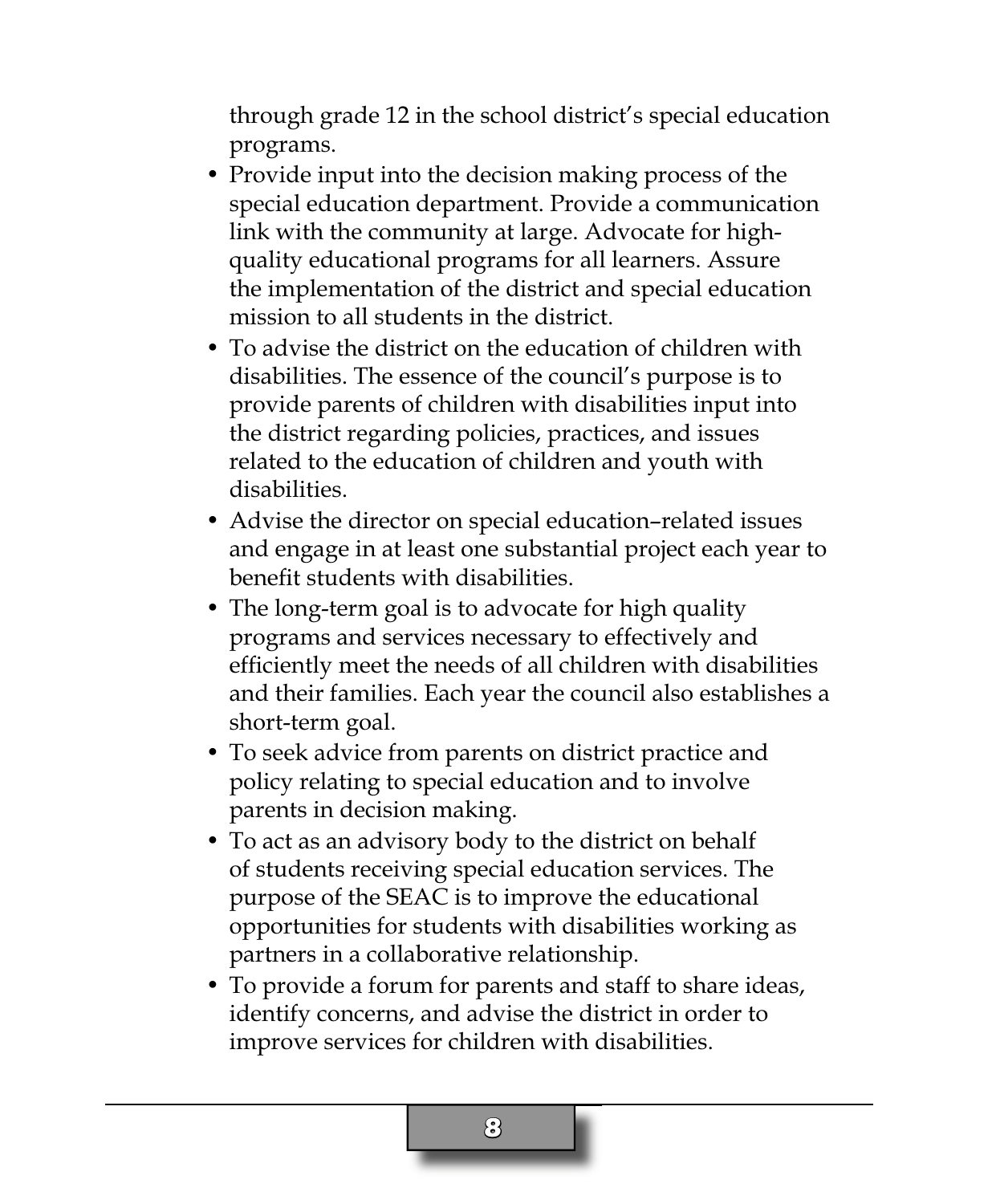#### DEALING WITH CONFLICT

SEAC members come from a variety of backgrounds and perspectives. As a result, differences of opinion will inevitably arise. Through flexibility and compromise, your group can resolve its conflicts, reach consensus, strengthen relationships, and accomplish goals.

Here are some questions you and the other members may want to ask yourselves as you deal with differences of opinion:

- Am I contributing to the conflict or to a resolution?
- Are we being respectful to each other?
- Have we defined the problem before starting to propose solutions? (We may be disagreeing because we aren't solving the same "problem.")
- Are we staying within our mission or goal statement?
- Could I meet privately with the special education director about a particular SEAC issue?
- Are we talking about individual children or looking at services for all of them?
- Would it help if we brainstormed solutions, with no interruptions or evaluations until the list is complete?

### **Conclusion**

Minnesota legislators realized the value of parent involvement in school district decision- and policy-making by requiring SEACs. PACER offers these answers, tips, and suggestions to support parents as they participate on local special education advisory councils. SEACs can be an effective way for parents and school professionals to work together for the benefit of children with disabilities.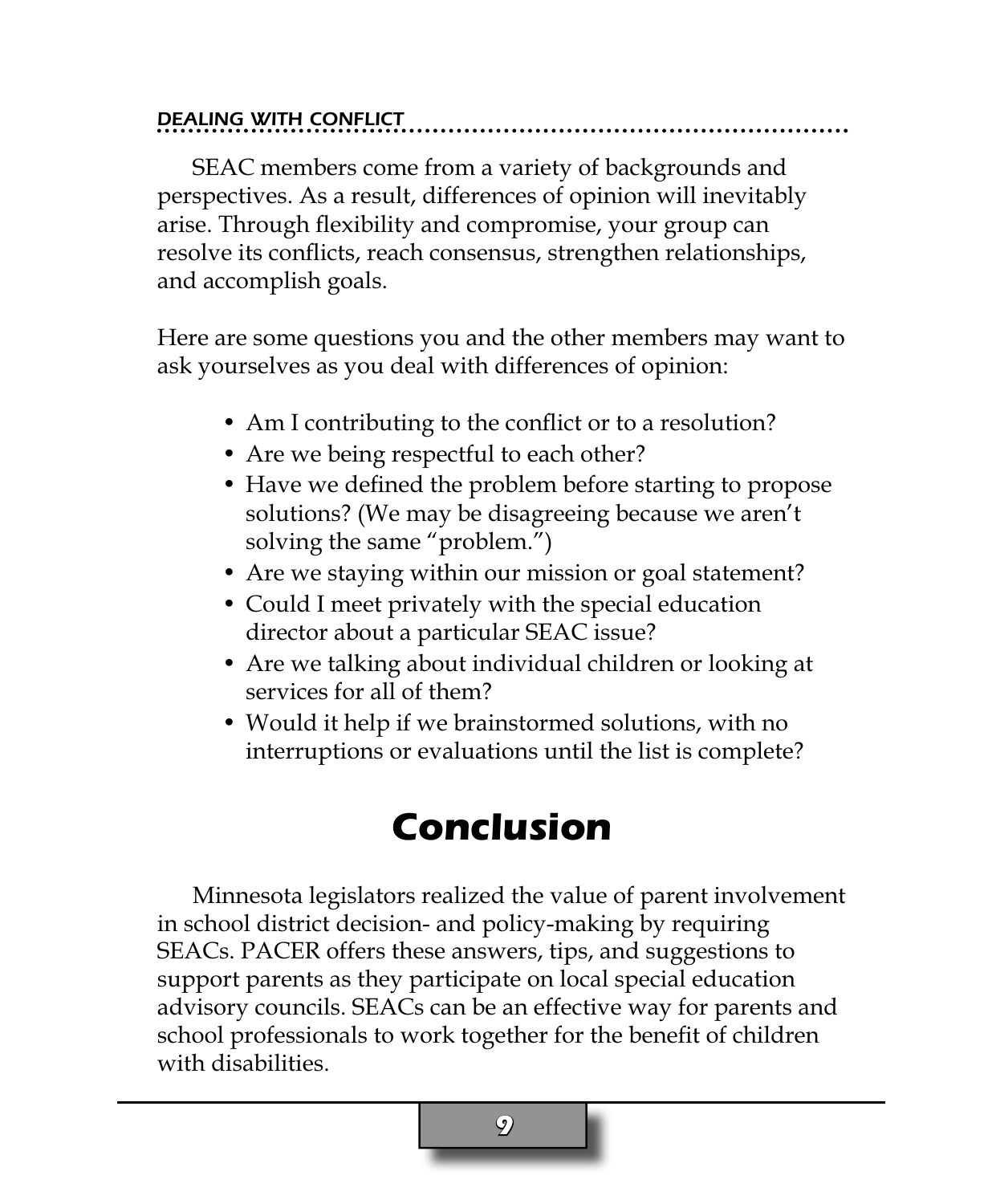### **SEAC Resources**

#### VISIT PACER CENTER AT **WWW.MNSEACINFO.ORG** FOR:

- Keys to Success in the Special Education Advisory Council (SEAC) Parent-School Partnership
- Increasing Parent Involvement on Special Education Committees, Councils, and Boards
- Disability-related Interagency, Special Education Council, and Committee Opportunities
- IEP (Individual Effectiveness Plan) for Parent Members of Local Special Education Advisory Councils (SEAC)
- Key Questions for Special Education Advisory Council (SEAC) Parent Members to Ask
- Know Your School District: Tips for Parent Members of Local Special Education Advisory Councils (SEAC)

#### VISIT **HTTP://NICHCY.ORG** FOR:

• *Serving on Boards and Committees*, National Dissemination Center for Children with Disabilities, 1998.

#### VISIT **WWW.FAMILYCENTEREDCARE.ORG** FOR:

• *Words of Advice: A Guidebook for Families Serving as Advisors*, Thomas, Josie, and Jeppson, Elizabeth, Bethesda, MD: Institute for Family-Centered Care, 1997.

#### VISIT **WWW.EDUCATION.STATE.MN.US** FOR:

• *Special Education Advisory Panel (SEAP) Manual,* Minnesota Technical Assistance for Family Support and Minnesota Department of Children, Families & Learning, 2003.